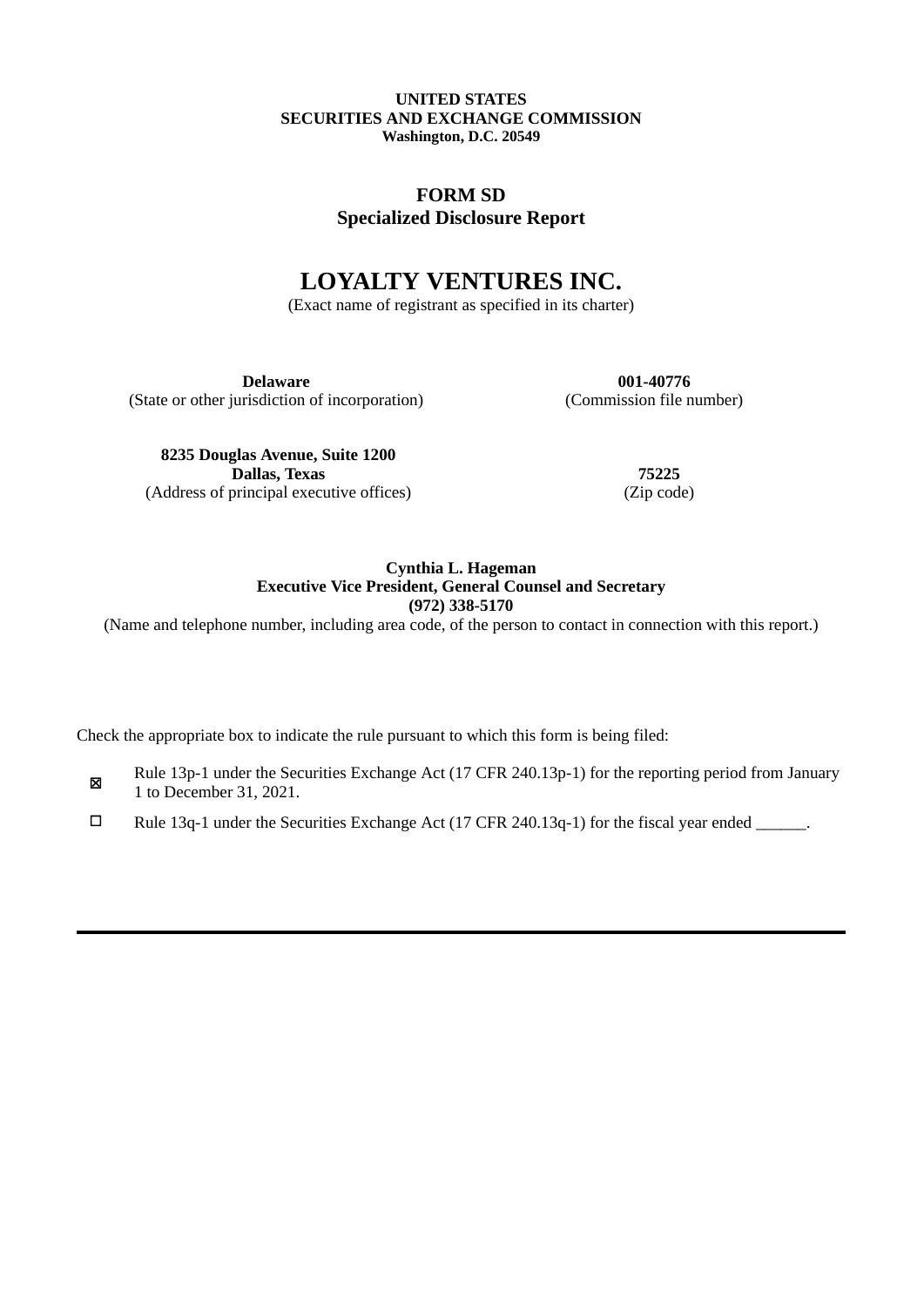#### **Section 1 – Conflict Minerals Disclosure**

### **Item 1.01 Conflict Minerals Disclosure and Report**

Loyalty Ventures Inc. (including its consolidated subsidiaries, the "Company") provides tech-enabled, data-driven consumer loyalty solutions. For the 2021 reporting period, the Company performed a comprehensive review and determined that BrandLoyalty Group B.V. ("BrandLoyalty"), a subsidiary of the Company, contracts to manufacture certain products used as rewards in its short-term loyalty programs. Pursuant to Rule 13p-1 of the Securities Exchange Act of 1934, as amended, the Company undertook an evaluation of the products that BrandLoyalty contracted to manufacture in calendar year 2021 to ascertain whether any products contained cassiterite, columbite-tantalite, gold, wolframite, or their derivatives, which are currently limited to tin, tantalum, and tungsten (collectively, the "Conflict Minerals"), and, if so, whether Conflict Minerals were necessary to such product's functionality or production.

The Company evaluated a comprehensive list of products taken, or available to be taken, into inventory in 2021. From this evaluation, the Company concluded that BrandLoyalty's inventory included approximately 5,900 products in 2021, and that 17 of these products contained Conflict Minerals. Of these 17 products, the Company determined that during 2021 BrandLoyalty contracted to manufacture three products where Conflict Minerals were necessary to the functionality or production of such products ("Covered Products") from three separate suppliers.

The Company identified tin as the only Conflict Mineral necessary to the functionality or production of the Covered Products and conducted a reasonable country of origin inquiry to ascertain whether the Conflict Mineral used in such products originated in the Democratic Republic of the Congo or an adjoining country (collectively, "Covered Countries") or was from recycled or scrap sources.

### *Reasonable Country of Origin Inquiry*

The Company prepared and provided the suppliers of the three Covered Products with a questionnaire based on the Conflict Minerals Reporting Template prepared by the Responsible Business Alliance ("RBA") and the Global eSustainability Initiative ("GeSI"). Each supplier confirmed that it does not source Conflict Minerals used for the manufacture of the Covered Products from any of the Covered Countries. Each supplier also requires all smelters to be conflict-free and their sub-suppliers not to source Conflict Minerals from Covered Countries. The responses received from the suppliers identified three different smelters that were utilized as part of the production process. The three smelters identified, Yunnan Tin Company Limited, Mineracao Taboca S.A., and Malaysia Smelting Corporation, are all currently classified as conformant smelters with the Responsible Minerals Initiative sponsored by the RBA and GeSI.

Based on this reasonable country of origin inquiry, the Company has no reason to believe that any of the Conflict Minerals necessary to the functionality or production of the products it contracted to manufacture in calendar year 2021 may have originated in the Covered Countries.

The foregoing information is publicly disclosed on the Company's website at www.loyaltyventures.com on the Investors page under the Governance heading. The information on that website is not incorporated by reference into this Form SD.

## **Item 1.02 Exhibit**

Not applicable.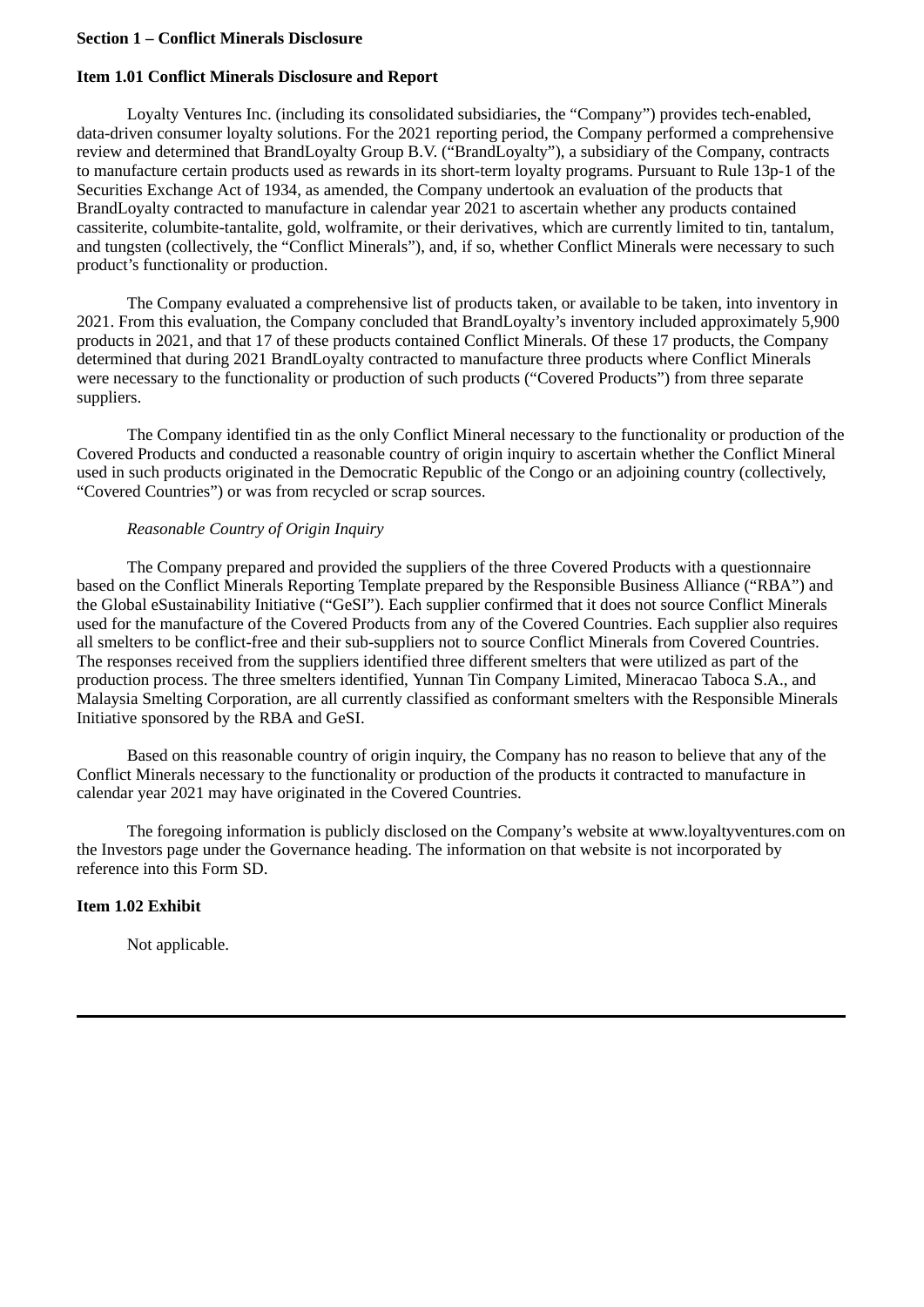### **Section 2 – Resource Extraction Issuer Disclosure**

# **Item 2.01 Resource Extraction Issuer Disclosure and Report**

Not applicable.

### **Section 3 – Exhibits**

### **Item 3.01 Exhibits**

Not applicable.